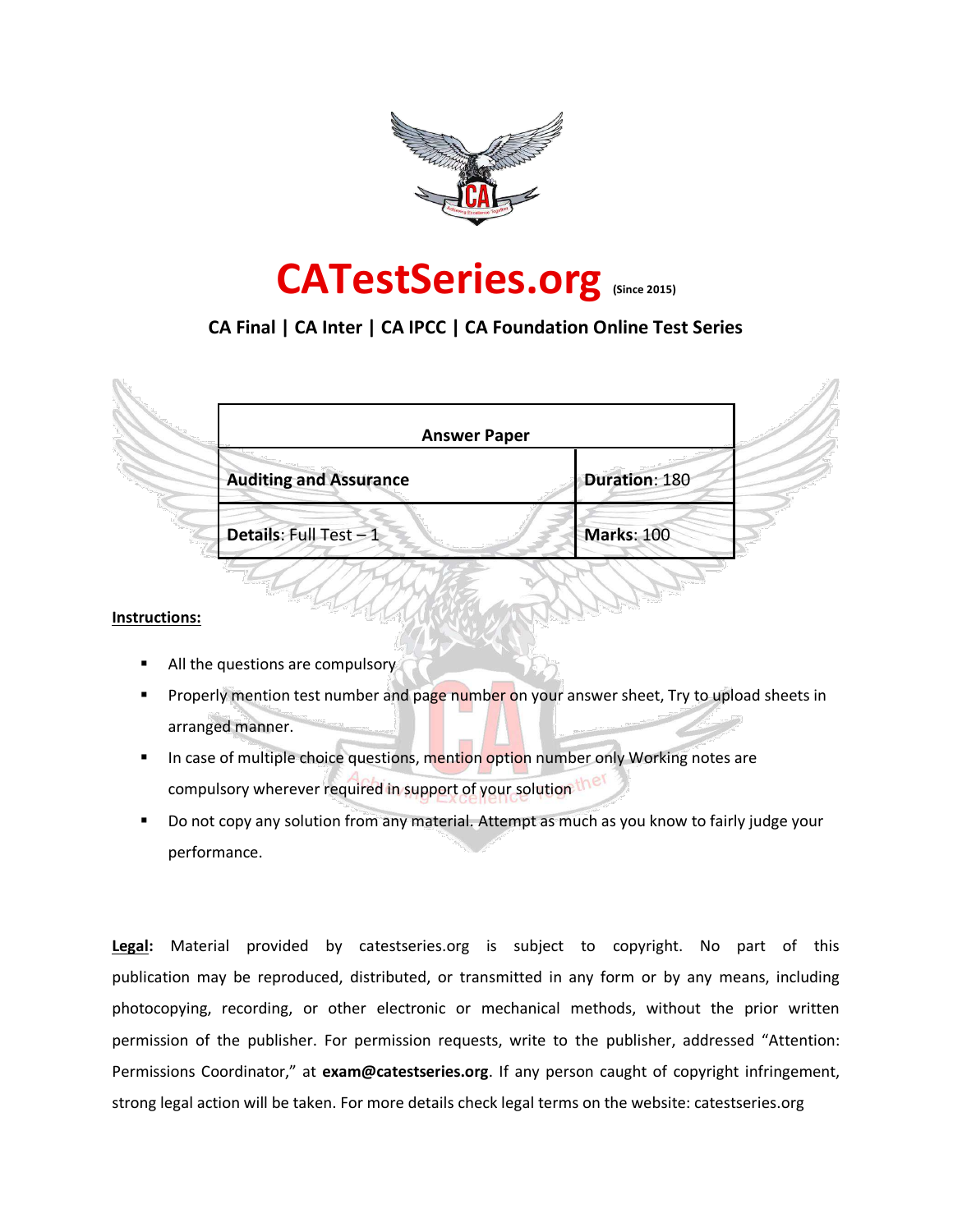# **Part I**

# **CASE STUDY 1**

- **I.** c
- **II.** b
- **III.** a
- **IV.** a

# **V.** c



# **Part II – Descriptive Questions**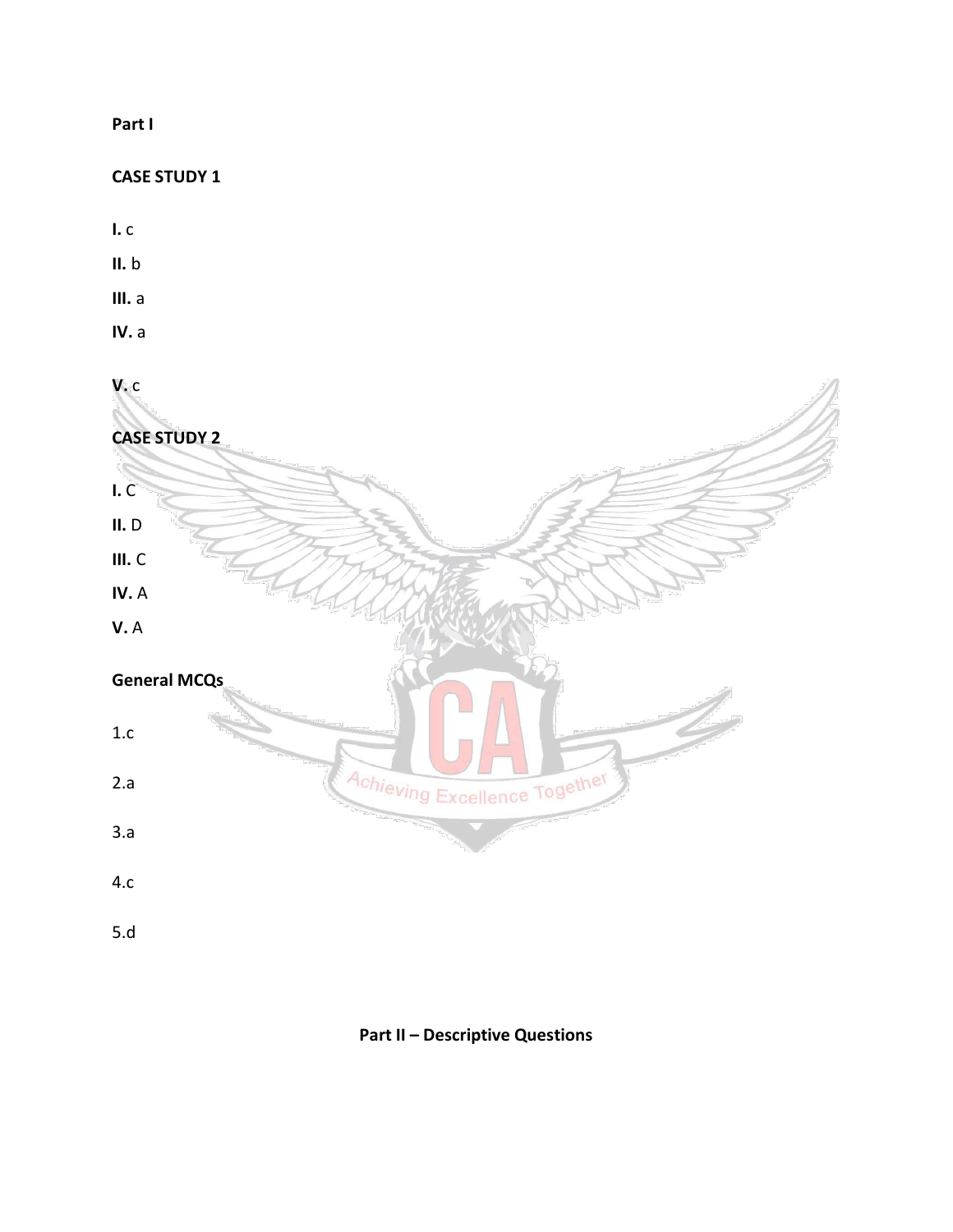**ANS-1(a)** In Joint Audit, "Each Joint Auditor is responsible only for the work allocated to him".

#### **Incorrect - in some cases there can be join liability**

(b) Generally, applying inquiry in combination with observation gives the most effective and efficient audit evidence.

#### **Incorrect- Inquiry with inspection gives the best result.**

(c) Pervasive effects on the financial statements are those that, in the auditor's judgment: Are confined to specific elements, accounts or items of the financial statements;

# **Incorrect- there are NOT confined to specific element**

(d) A provision is recognized when: An entity has a present obligation (legal or constructive) as a result of a past event; It is probable that an outflow of resources embodying economic benefits will be required to settle the obligation; and A reliable estimate cannot be made of the amount of the obligation.

# **Incorrect- A reliable estimation CAN be made**

(e) The higher the auditor's assessment of the risk of material misstatement, the lower the sample size needs to be

#### **Incorrect- higher the sample size need to be**

(f) The auditor's lien on client's books and records is unconditional

# **Incorrect- it is subject to conditions**

(g) Mr. Aditya, a practicing-chartered accountant is appointed as a "Tax Consultant" of ABC Ltd., in which his father Mr. Sanghvi is the Managing Director, Mr. Aditya believes that his appointment is valid as tax consultant services are not included under section 144.

**Correct - Mr. Aditya who is not the auditor of the company can be appointed as tax consultant. As section 144 is applicable only to the auditor of the company if a CA is appointed as tax consultant even though his father is MD of the company, appointment as Tax consultant would be valid as that is not in the scope of Section 144.**

(h) Registered mortgage is affected by a mere delivery of title deeds or other documents of title with intent to create security thereof.

**Incorrect- its equitable mortgage**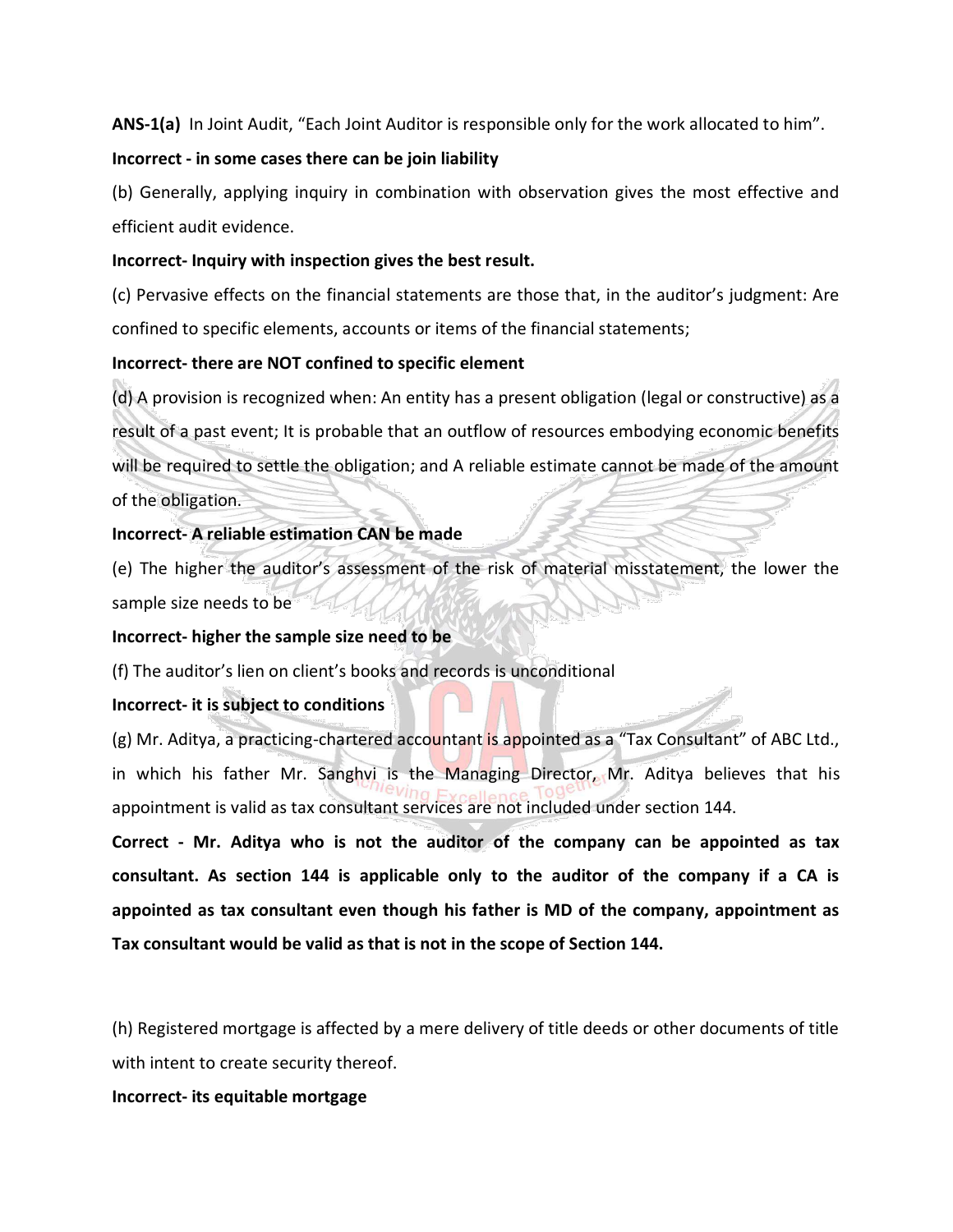#### **ANS-2** (a) **Factors affecting identification of appropriate benchmark as per SA 320**

: Determining materiality involves the exercise of professional judgment. A percentage is often applied to a chosen benchmark as a starting point in determining materiality for the financial statements as a whole. Factors that may affect the identification of an appropriate benchmark include the following:

1. The elements of the financial statements (for example, assets, liabilities, equity, revenue, expenses);

2. Whether there are items on which the attention of the users of the particular entity's financial statements tends to be focused (for example, for the purpose of evaluating financial performance users may tend to focus on profit, revenue or net assets);

3. The nature of the entity, where the entity is at in its life cycle, and the industry and economic environment in which the entity operates

4. The entity's ownership structure and the way it is financed (for example, if an entity is financed solely by debt rather than equity, users may put more emphasis on assets, and claims on them, than on the entity's earnings); and xcellence Togeth

5. The relative volatility of the benchmark

**(b)** As per SA 210 "Agreeing the Terms of Audit Engagements", preconditions for an audit may be defined as the use by management of an acceptable financial reporting framework in the preparation of the financial statements and the agreement of management and, where appropriate, those charged with governance to the premise on which an audit is conducted.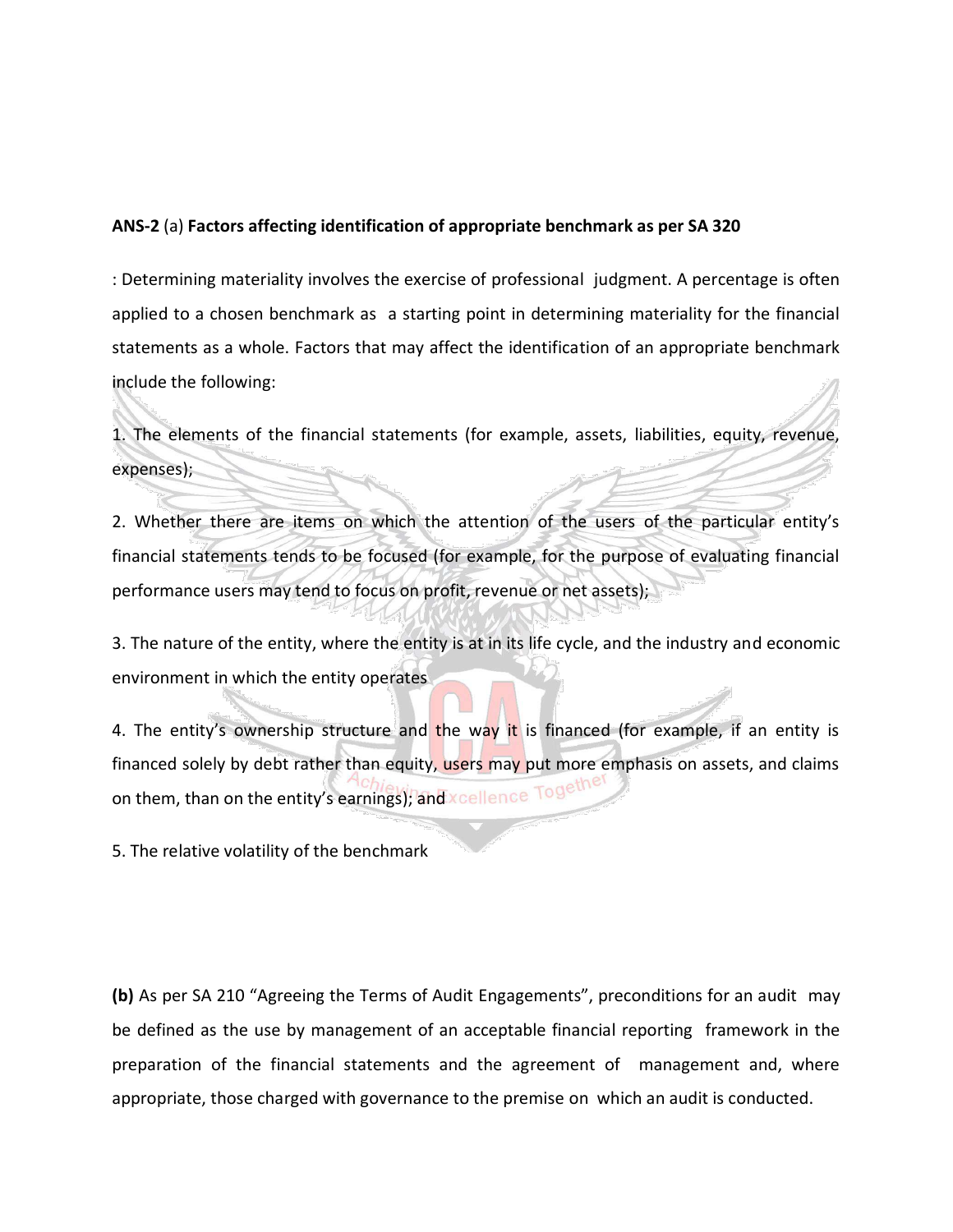The use by management of an acceptable financial reporting framework

In the preparation of the financial statements And the agreement of management to the premise on which an audit is conducted

In order to establish whether the preconditions for an audit are present, the auditor shall:

Determine whether the financial reporting framework is acceptable; and

Obtain the agreement of management that it acknowledges and understands its responsibility: For the preparation of the financial statements in accordance with the applicable financial reporting framework;

For the internal control as management considers necessary; and

To provide the auditor with: Access to all information such as records, documentation and other matters;

Additional information that the auditor may request from management for the purpose of the audit; and Unrestricted access to persons within the entity from whom the auditor determines it necessary to obtain audit evidence

**(c)**. IFC - Policies and adopted by the company for ensuring the orderly and efficient conduct of its business, including adherence to company's policies, the safeguarding of its assets, the prevention and detection of frauds and errors, the accuracy and completeness of the accounting records, and the timely preparation of reliable financial information." auditors are required to express an opinion on the effectiveness of an entity's internal controls over financial reporting, such opinion is in addition to and distinct from the opinion expressed by the auditor on the financial statements

ICFR - is required when auditors are required to express an opinion on the effectiveness of an entity's internal controls over financial reporting, such opinion is in addition to and distinct from the opinion expressed by the auditor on the financial statements..

#### **(d) Inherent limitations - other matter**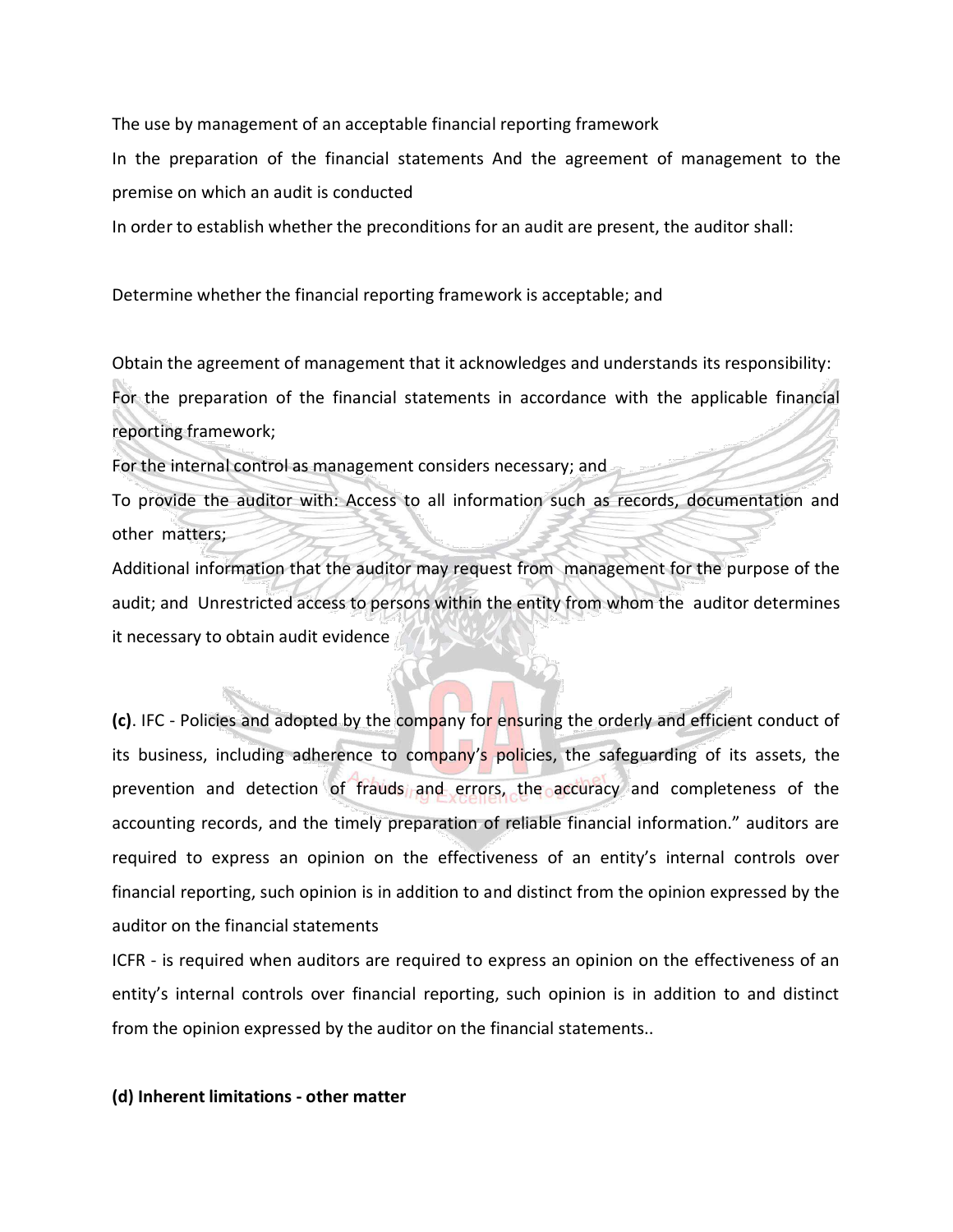In the case of certain subject matters, limitations on the auditor's ability to detect material misstatements are particularly significant. Such assertions or subject matters include:

Fraud, particularly fraud involving senior management or collusion.

The existence and completeness of related party relationships and transactions.

The occurrence of non-compliance with laws and regulations.

Future events or conditions that may cause an entity to cease to continue as a going concern

3

#### **ANS-3 (a) Narrative records**

This is a complete and exhaustive description of the system as found in operation by the auditor. Actual testing and observation are necessary before such a record can be developed. It may be recommended in cases where no formal control system is in operation and would be more suited to small business.

**The basic disadvantages of narrative records are:** 

To comprehend the system in operation is quite difficult.

To identify weaknesses or gaps in the system.

To incorporate changes arising on account of reshuffling of manpower, etc.

#### **Check list**

This is a series of instructions and/or questions which a member of the auditing staff must follow and/or answer. When he completes instruction, he initials the space against the instruction. Answers to the check list instructions are usually Yes, No or Not Applicable. This is again an on the job requirement and instructions are framed having regard to the desirable elements of control.

<sup>ing</sup> Excellence Tog<sup>eu</sup>

**ICQ -**This is a comprehensive series of questions concerning internal control. This is the most widely used form for collecting information about the existence, operation and efficiency of internal control in an organisation.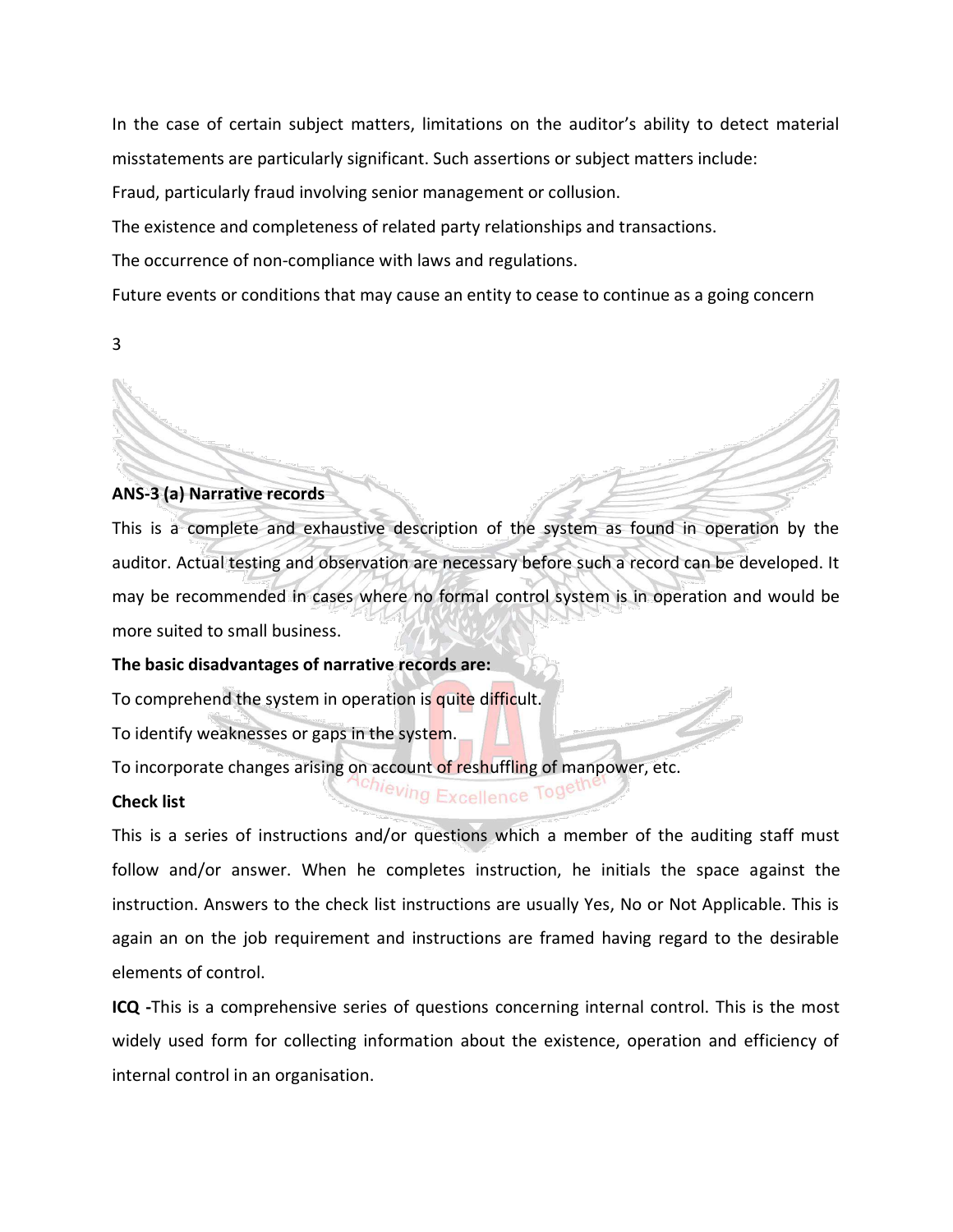An important advantage of the questionnaire approach is that oversight or omission of significant internal control review procedures is less likely to occur with this method. With a proper questionnaire, all internal control evaluation can be completed at one time or in sections. The review can more easily be made on an interim basis. The questionnaire form also provides an orderly means of disclosing control defects. It is the general practice to review the internal control system annually and record the review in detail. In the questionnaire, generally questions are so framed that a 'Yes' answer denotes satisfactory position and a 'No' answer suggests weakness. Provision is made for an explanation or further details of 'No' answers. In respect of questions not relevant to the business, 'Not Applicable' reply is given.

The questionnaire is usually issued to the client and the client is requested to get it filled by the concerned executives and employees. If on a perusal of the answers, inconsistencies or apparent incongruities are noticed, the matter is further discussed by auditor's staff with the client's employees for a clear picture. The concerned auditor then prepares a report of deficiencies and recommendations for improvement.

**Flow chart -**It is a graphic presentation of each part of the company's system of internal control. A flow chart is considered to be the most concise way of recording the auditor's review of the system. It minimises the amount of narrative explanation and thereby achieves a consideration or presentation not possible in any other form. It gives bird's eye view of the system and the flow of transactions and integration and in documentation, can be easily spotted and improvements can be suggested.

**(b)** Audit sampling enables the auditor to obtain and evaluate audit evidence about some characteristic of the items selected in order to form or assist in forming a conclusion concerning the population from which the sample is drawn. Audit sampling can be applied using either non-statistical or statistical sampling approaches.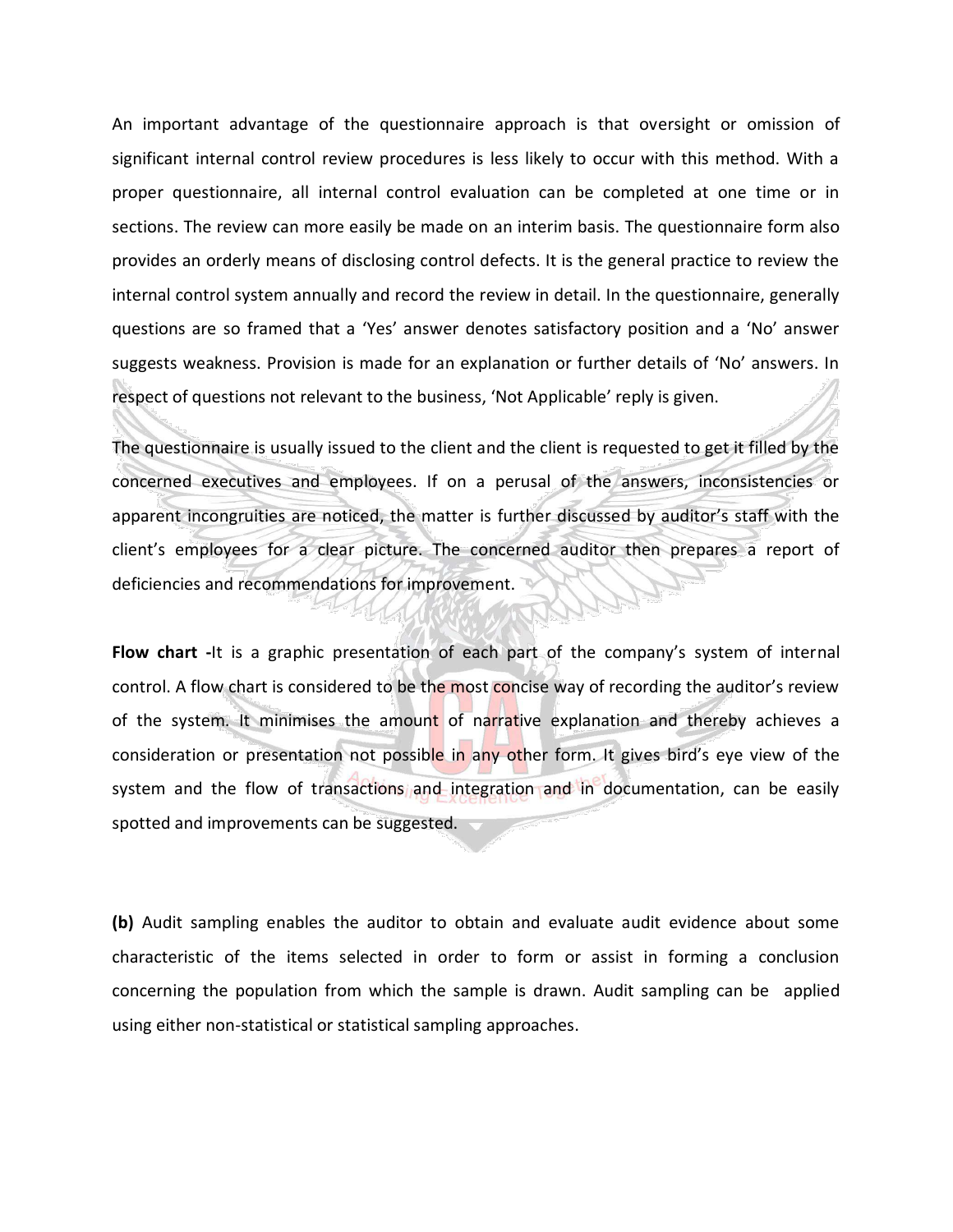The decision whether to use a statistical or non-statistical sampling approach is a matter for the auditor's judgment; however, sample size is not a valid criterion to distinguish between statistical and non-statistical approaches.

Sample must be representative

Whatever may be the approach non-statistical or statistical sampling, the sample must be representative. This means that it must be closely similar to the whole population although not necessarily exactly the same. The sample must be large enough to provide statistically meaningful results.

**(c).** When designing and performing substantive analytical procedures, either alone or in combination with tests of details, as substantive procedures in accordance with SA 330, the auditor shall:

Determine the suitability of particular substantive analytical procedures for given assertions, taking account of the assessed risks of material misstatement and tests of details, if any, for these assertions;

Evaluate the reliability of data from which the auditor's expectation of recorded amounts or ratios is developed, taking account of source, comparability, and nature and relevance of information available, and controls over preparation;

# Achieving Excellence Together

Develop an expectation of recorded amounts or ratios and evaluate whether the expectation is sufficiently precise to identify a misstatement that, individually or when aggregated with other misstatements, may cause the financial statements to be materially misstated; and

Determine the amount of any difference of recorded amounts from expected values that is acceptable without further investigation.

**(d) Auditors responsibility for fraud**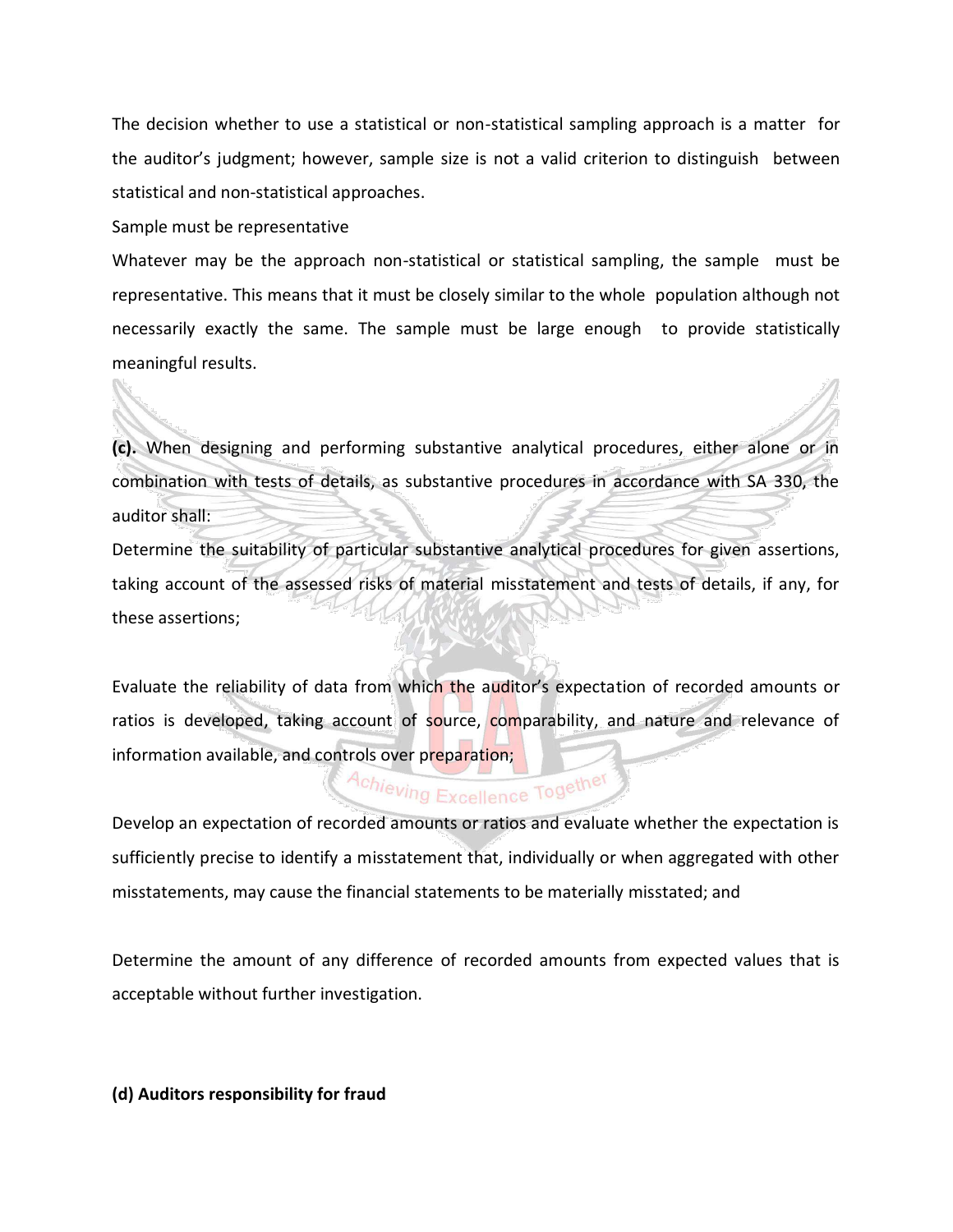As per SA 240 "The Auditor's Responsibilities Relating to Fraud in an Audit of Financial Statements", the primary responsibility for the prevention and detection of fraud rests with both those charged with governance of the entity and management.

It is important that management, with the oversight of those charged with governance, place a strong emphasis on fraud prevention,

An auditor conducting an audit in accordance with SAs is responsible for obtaining reasonable assurance that the financial statements taken as a whole are free from material misstatement, whether caused by fraud or error. As described in SA 200, "Overall Objectives of the Independent Auditor and the Conduct of an Audit in Accordance with Standards on Auditing," owing to the inherent limitations of an audit, there is an unavoidable risk that some material misstatements of the financial statements will not be detected, even though the audit is properly planned and performed in accordance with the SAs.

The risk of not detecting a material misstatement resulting from fraud is higher than the risk of not detecting one resulting from error. This is because fraud may involve sophisticated and carefully organized schemes designed to conceal it, such as forgery, deliberate failure to record transactions, or intentional misrepresentations being made to the auditor. Such attempts at concealment may be even more difficult to detect when accompanied by collusion. Collusion may cause the auditor to believe that audit evidence is persuasive when it is, in fact, false. The auditor's ability to detect a fraud depends on factors such as the skilfulness of the perpetrator, the frequency and extent of manipulation, the degree of collusion involved, the relative size of individual amounts manipulated, and the seniority of those individuals involved. While the auditor may be able to identify potential opportunities for fraud to be perpetrated, it is difficult for the auditor to determine whether misstatements in judgment areas such as accounting estimates are caused by fraud or error.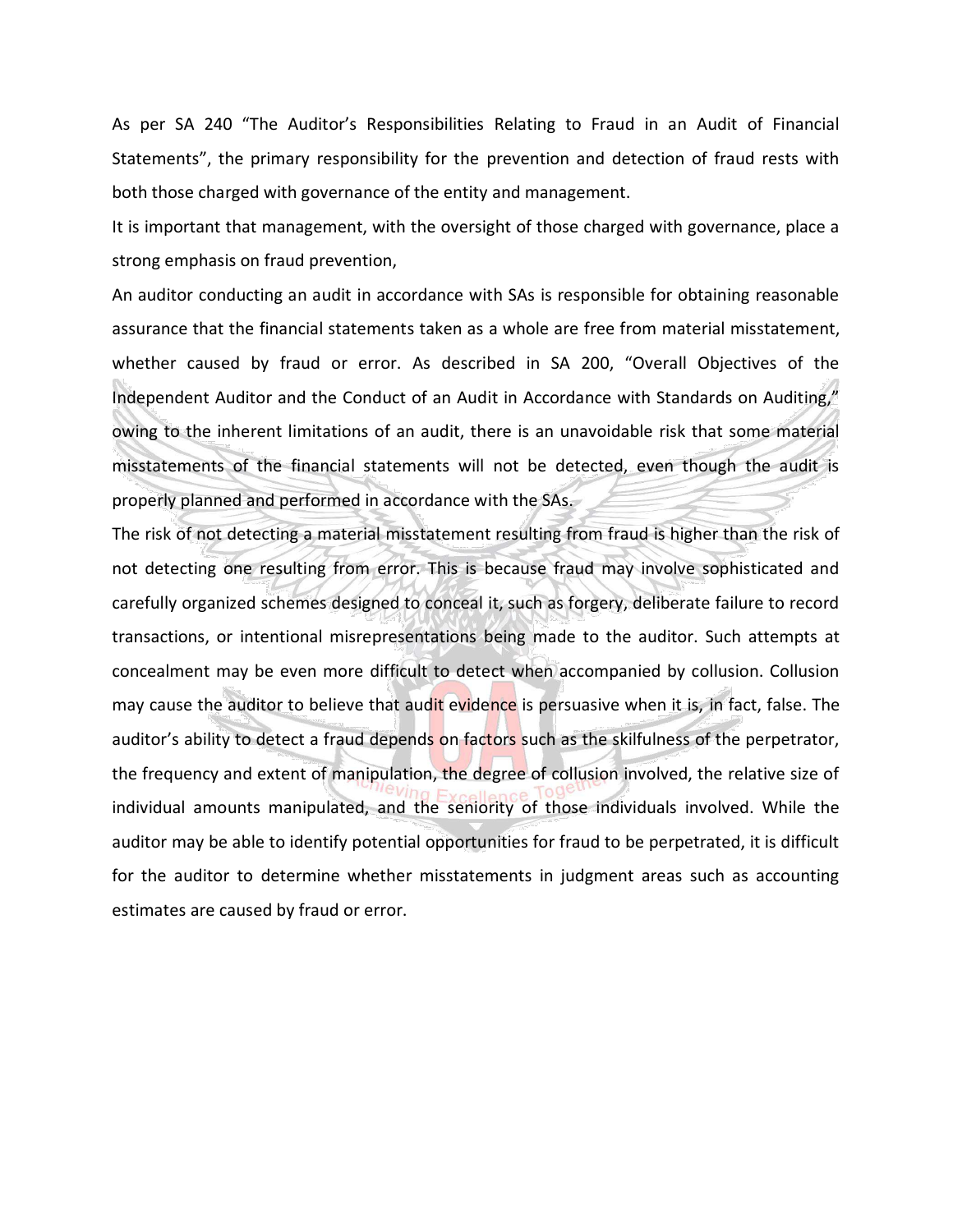**ANS-4 (a)** Companies prepare their financial statements in accordance with the framework of generally accepted accounting principles (Indian GAAP), also commonly referred to as accounting standards (AS).

A financial statement audit comprises the examination of an entity's financial statements and accompanying disclosures by an independent auditor. The result of this examination is a report by the auditor, attesting to the truth and fairness of presentation of the financial statements and related disclosures.

In preparing financial statements, Company's management makes implicit or explicit claims (i.e. assertions) regarding:

- completeness;
- cut-off;
- existence/ occurrence;
- valuation/ measurement;
- rights and obligations; and

• presentation and disclosure of assets, liabilities, equity, income, expenses, and disclosures in accordance with the applicable accounting standards.

For E.g. When we find in the balance sheet, an item under fixed assets reading as

| <b>Particulars</b>                                   |          | Rs.      |
|------------------------------------------------------|----------|----------|
| <b>Building (at cost)</b>                            |          | 4,00,000 |
| Less: Depreciation till the end of the previous year | 1,40,000 |          |
| Depreciation for the year                            | 20,000   | 1,60,000 |
|                                                      |          | 2,40,000 |

**The assertions are as follows:** 

**(i) The firm owns the Building -Ownership/Right and obligation** 

- **(ii) The historical cost of Building is Rs. 4 lacs; - Valuation**
- **(iii) The Building physically exists; -Existence**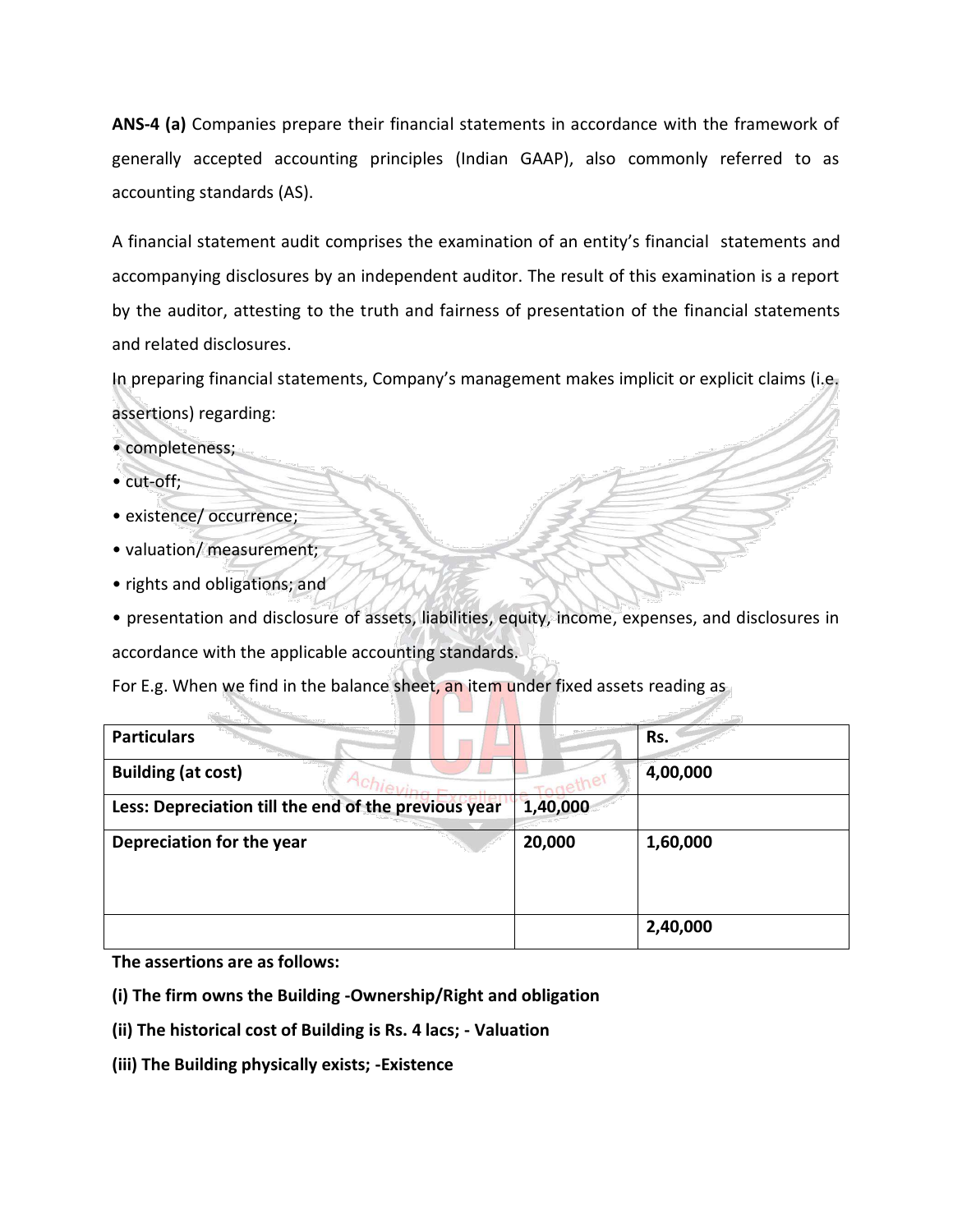**(iv) Total charge of depreciation on this asset is Rs. 1,60,000 to date on which Rs. 20,000 relates to the year in respect of which the accounts are drawn up; and – Valuation**

#### **(b) Auditor's Attendance at Annual General Meeting:**

Section 146 of the Companies Act, 2013 requires the auditor of a company to attend either by himself or through his qualified authorized representative to attend the general meeting, unless exempted

The said section provides that all notices and other communications relating to any general meeting of a company shall also be forwarded to the auditor

Further, it has been provided that the auditor shall have right to be heard at such meeting on any part of the business which concerns him as an auditor. • In the present case Mr. Budha, Statutory Auditors of Secret Ltd. was not permitted by the Board of Directors to attend general meeting of the company on the ground that his right to attend general meetings is restricted only to those meetings at which the accounts audited by him are to be presented and discussed.

Conclusion: Action of Board of Directors is contrary to the provisions of Section of Section 146 as auditor's duties and rights with respect of general meetings are extended to all general meetings

**(c) Answer - Reserves are amounts appropriated out of profits that are not intended to meet any liability, contingency, commitment or diminution in the value of assets known to exist as at the date of the Balance Sheet.**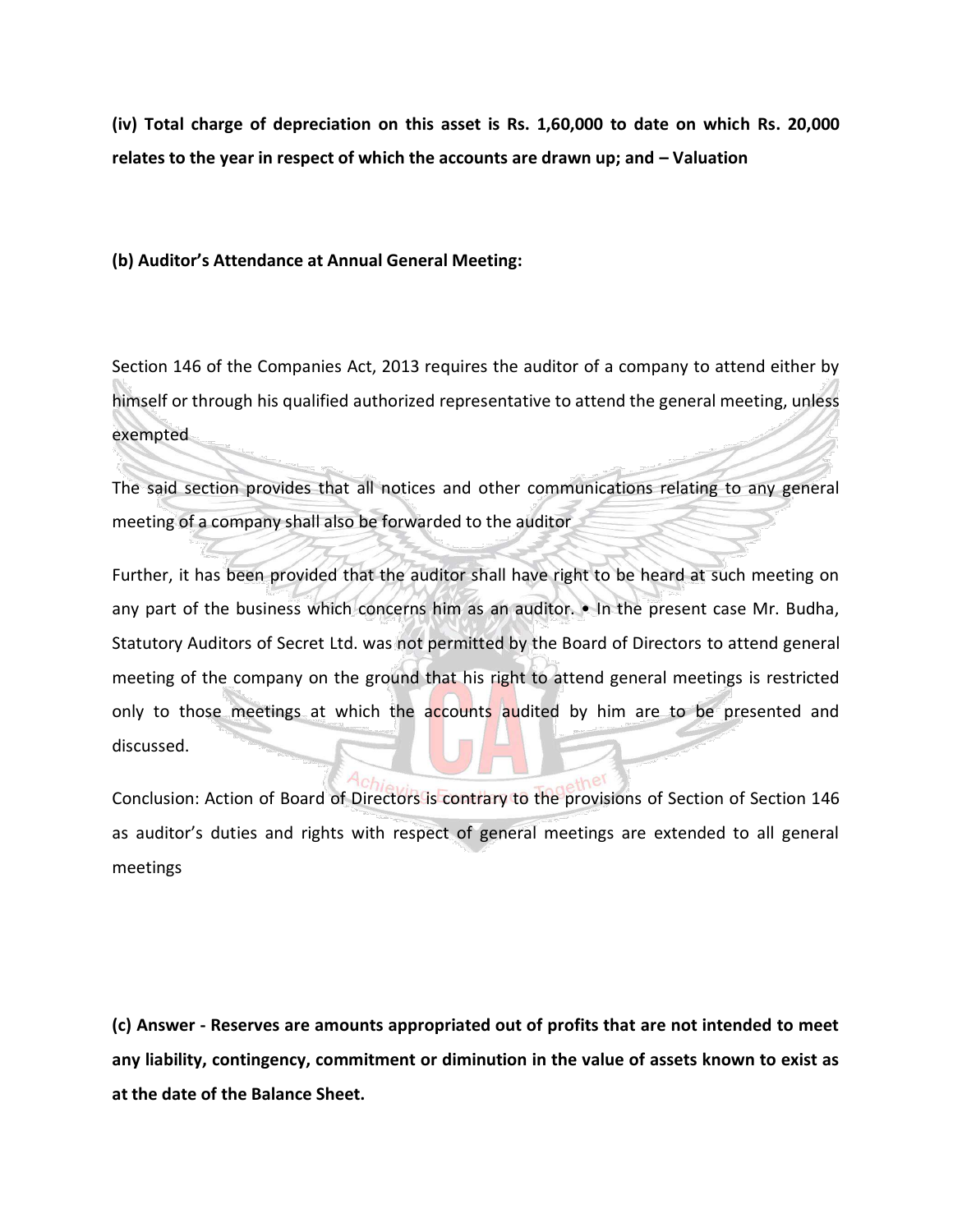#### **On the contrary, provisions are amounts charged against revenue to provide for:**

⮚Renewal or diminution in the value of assets; or

⮚**a known liability, the amount whereof could only be estimated and cannot be determined with accuracy; or** 

 $\blacktriangleright$  claim which is disputed.

❖ **Amounts contributed or transferred from profits to make good the diminution in value of assets due to the fact that some of them have been lost or destroyed as a result of some natural calamity or debts have proved to be irrecoverable are also described as provisions. Provisions are normally charged to the Statement of Profit and Loss before arriving at the amount of profit. Reserves are appropriations out of profits.** 

(d) **Answer -Trade receivable is an essential part of any organisation's balance sheet. Often referred to as debtors, these are monies which are owed to an organisation by a customer.** 

❖ **It is important to carry out compliance procedures in the sales audit as part of the debtors' audit procedure. Following points need to be considered in respect of trade receivables:** 

➢ • Only bona fide sales lead to trade receivables.

➢ • All such sales are made to approved customers.

> • All such sales are recorded. Chieving Excellence Together

➢ **• Once recorded, the debtors can be settled only by receipt of cash or on the authority of a responsible official.** 

 $\triangleright$  • Debtors are collected on time

➢ **• Balances are regularly reviewed. A proper system of follow up exists and if necessary, adequate provision for bad debt should be made**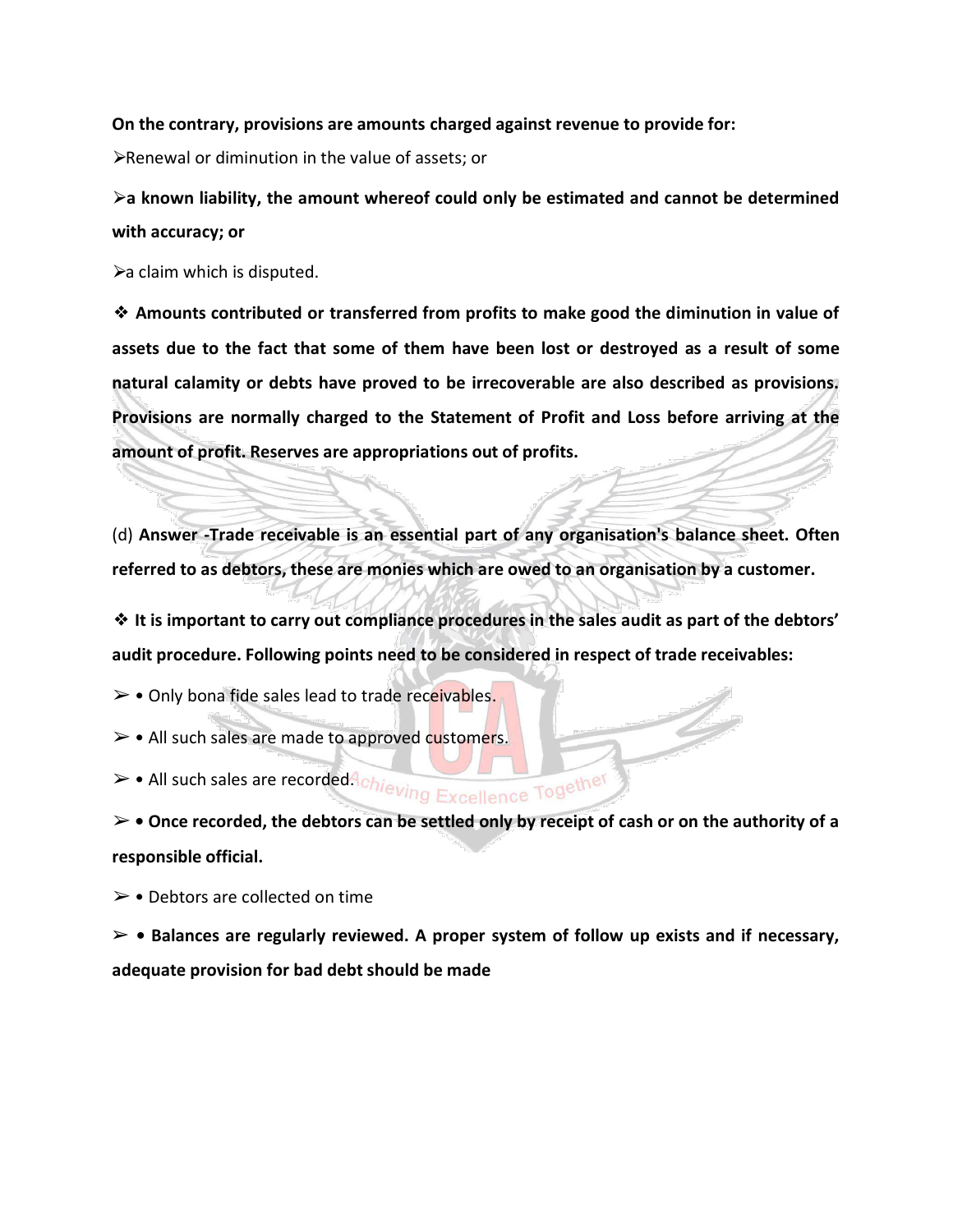**ANSWER -**5 **(A)** Clause ii of para 3 of CARO deals with inventory which provides whether physical verification of inventory has been conducted at reasonable intervals by the management and whether any material discrepancies were noticed and if so, whether they have been properly dealt with in the books of account; as only 50% of inventory valued auditor needs to report as per clause ii of CARO -16

**(b)** Audit evidence is all the information used by the auditor in arriving at the conclusions on which the audit opinion is based. Written representations are necessary information that the auditor requires in connection with the audit of the entity's financial statements. Accordingly, similar to responses to inquiries, written representations are audit evidence.

Written representations are requested from those responsible for the preparation and presentation of the financial statements.

Although written representations provide necessary audit evidence, they do not provide sufficient appropriate audit evidence on their own about any of the matters with which they deal. Furthermore, the fact that management has provided reliable written representations does not affect the nature or extent of other audit evidence that the auditor obtains about the fulfillment of management's responsibilities, or about Specific assertions**.**

**(c)** 139(7) Notwithstanding anything contained in sub-section (1) or sub-section (5), in the case of a Government company or any other company owned or controlled, directly or indirectly, by the Central Government, or by any State Government, or Governments, or partly by the Central Government and partly by one or more State Governments, the first auditor shall be appointed by the Comptroller and Auditor-General of India within sixty days from the date of registration of the company and in case the Comptroller and Auditor-General of India does not appoint such auditor within the said period, the Board of Directors of the company shall appoint such auditor within the next thirty days; And in the case of failure of the Board to appoint such auditor within the next thirty days, it shall inform the members of the company who shall appoint such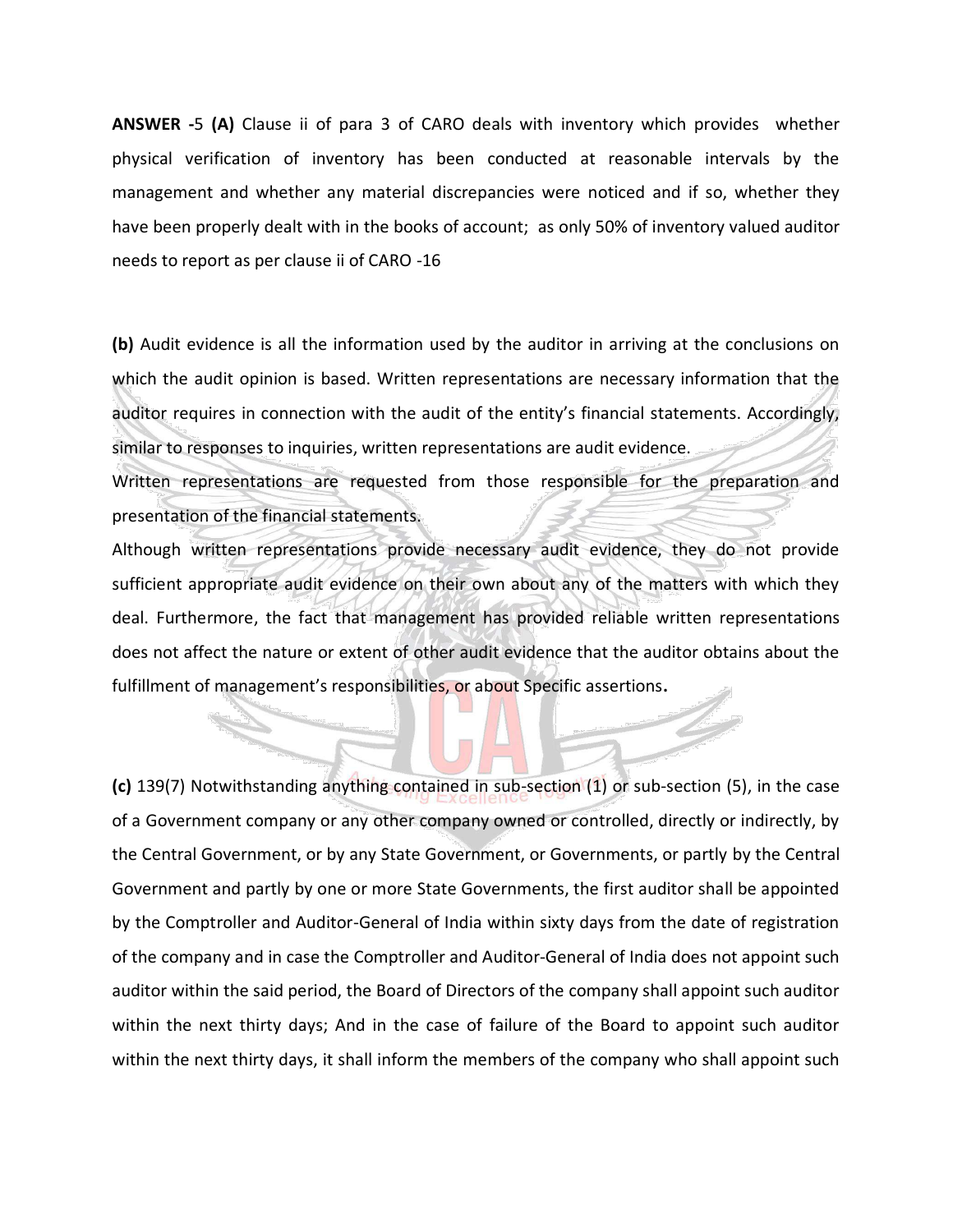auditor within the sixty days at an extraordinary general meeting, who shall hold office till the conclusion of the first annual general meeting.

- **(d)** Audit procedures to obtain audit evidence can include:
- (i) Inspection
- (ii) Observation
- (iii) External Confirmation
- (iv) Recalculation
- (v) Re performance
- (vi) Analytical Procedures

(vii) Inquiry

ANS 6(A). **The auditor should get definite instructions in writing as to the work to be performed by him.** 

#### **The auditor should read the LLP agreement & note the following provisions**

Nature of the business of the LLP.

Amount of capital contributed by each partner.

Interest – in respect of additional capital contributed.

Duration of partnership.

Drawings allowed to the partners.

Salaries, commission etc. payable to partners.

Borrowing powers of the LLP.

Rights & duties of partners.

Method of settlement of accounts between partners at the time of admission, retirement, admission etc.

Achieving Excellence Together

Any loans advanced by the partners.

Profit sharing ratio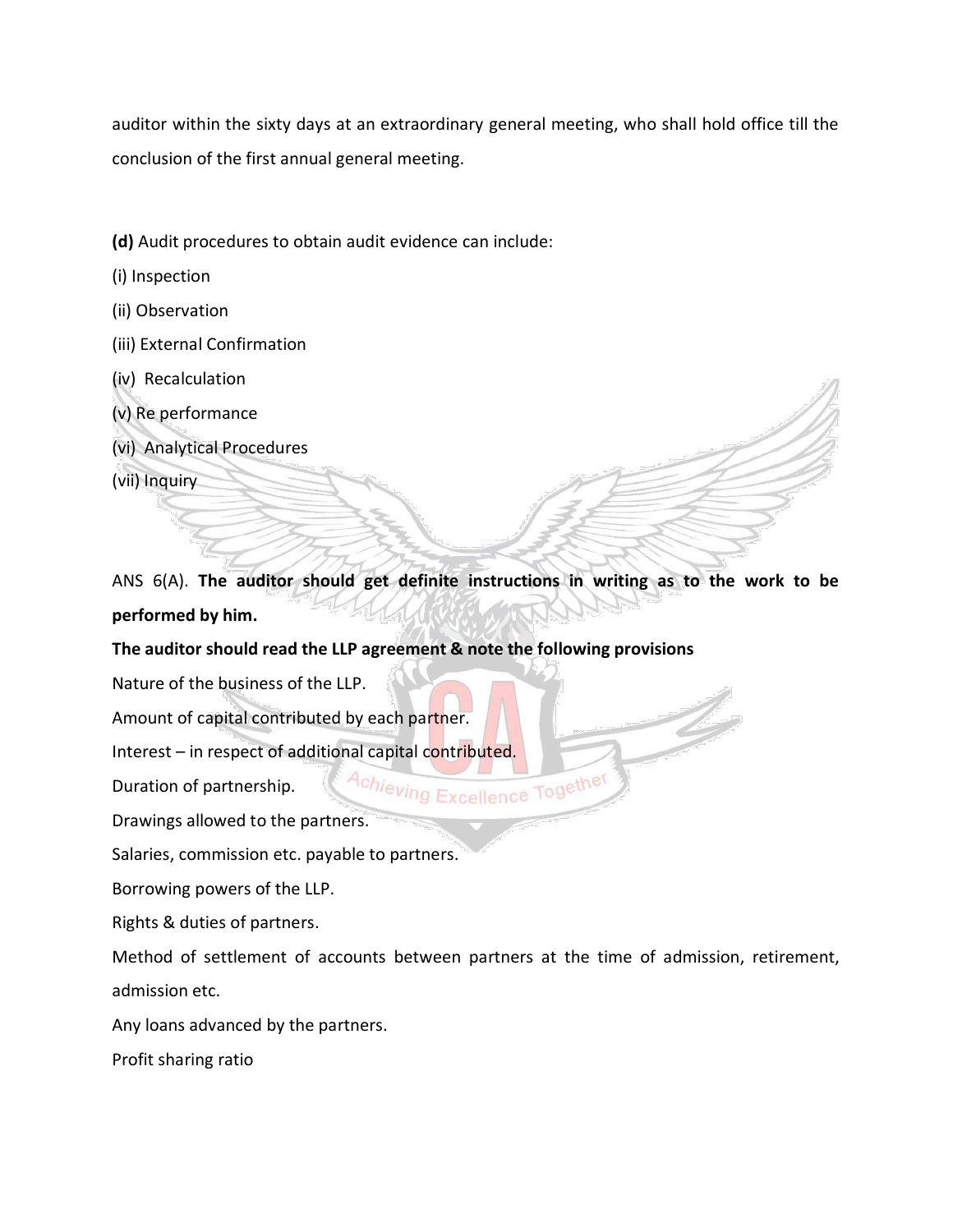If partners maintain minute book he shall refer it for any resolution passed regarding the accounts

The auditor should mention

Whether the records of the firm appear to be correct & reliable.

Whether he was able to obtain all information & explanation necessary for his work.

Whether any restriction was imposed upon him**.**

**(b)** The auditor should ascertain compliance with the various regulatory requirements for provisioning as contained in the various circulars.

The auditor should obtain an understanding as to how the Bank computes provision on standard assets and non-performing assets. It will primarily include the basis of the classification of loans and receivables into standard, sub-standard, doubtful, loss and nonperforming assets. For verification of provision on standard assets, the auditor should verify the loan classification on a sample basis. The auditor should obtain the detailed break up of standard loans, non-performing loans and agree the outstanding balance with the general ledger.

The auditor should examine whether by performing re-computation the provisions in respect of standard loans, NPA and NPI comply with the regulatory requirements. The auditor should obtain the tax provision computation from the bank's management and verify the nature of items debited and credited to profit and loss account to ascertain that the same are appropriately considered in the tax provision computation.

The auditor should re-compute the provision for tax by applying the applicable tax rate after considering the allowances and disallowances as per Income Tax Act, 1961. The other provisions for expenditure should be examined vis a vis the circumstances warranting the provisioning and the adequacy of the same by discussing and obtaining the explanations from the bank's management.